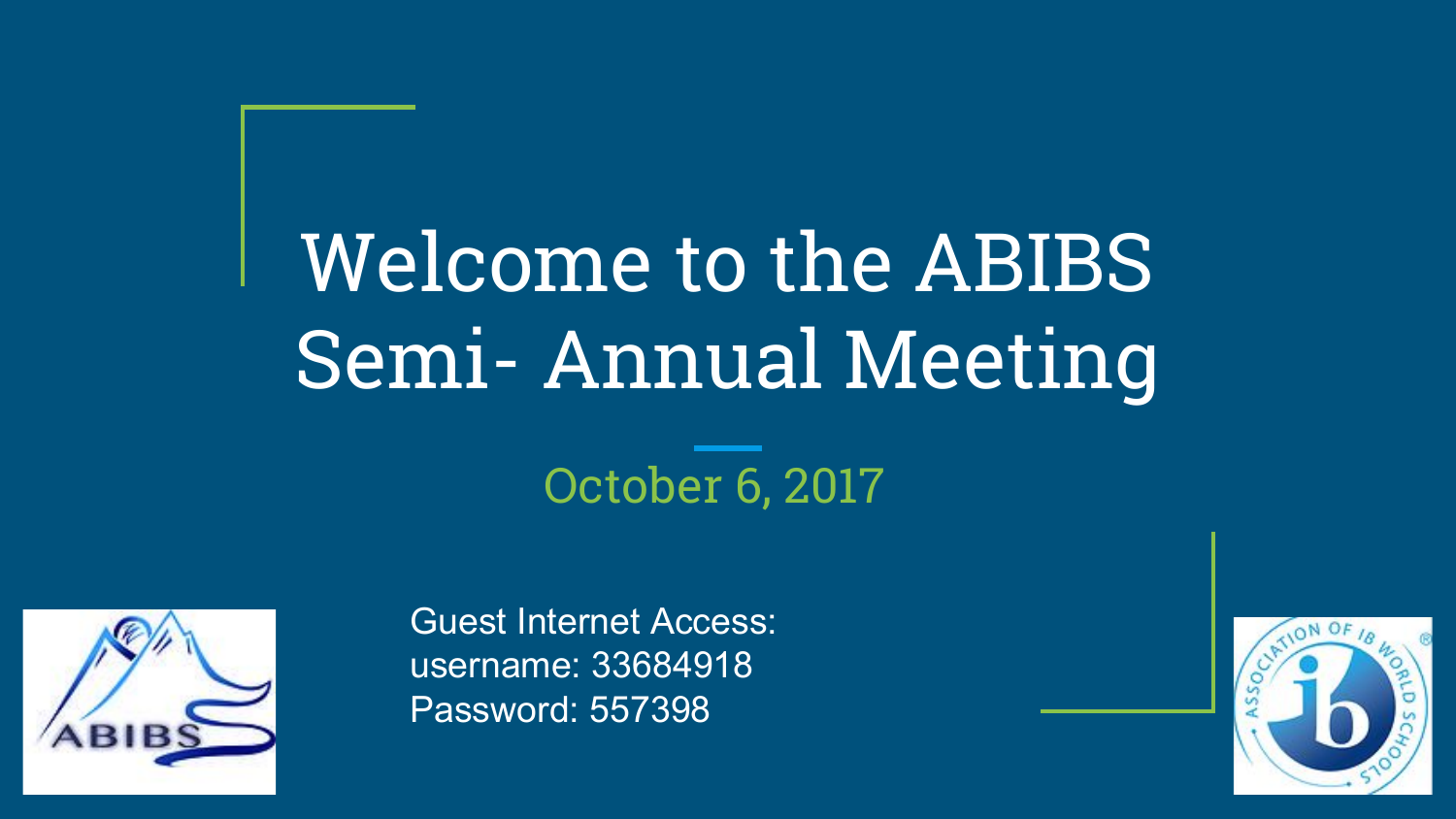### Housekeeping

Introductions of ABIBS Executive

Updating school membership records [kristine.werzun@ecsd.net](mailto:kris.werzun@ecsd.net)

Agenda for the day: [www.abibs.ca](http://www.abibs.ca)

Parking pass stamps

Washrooms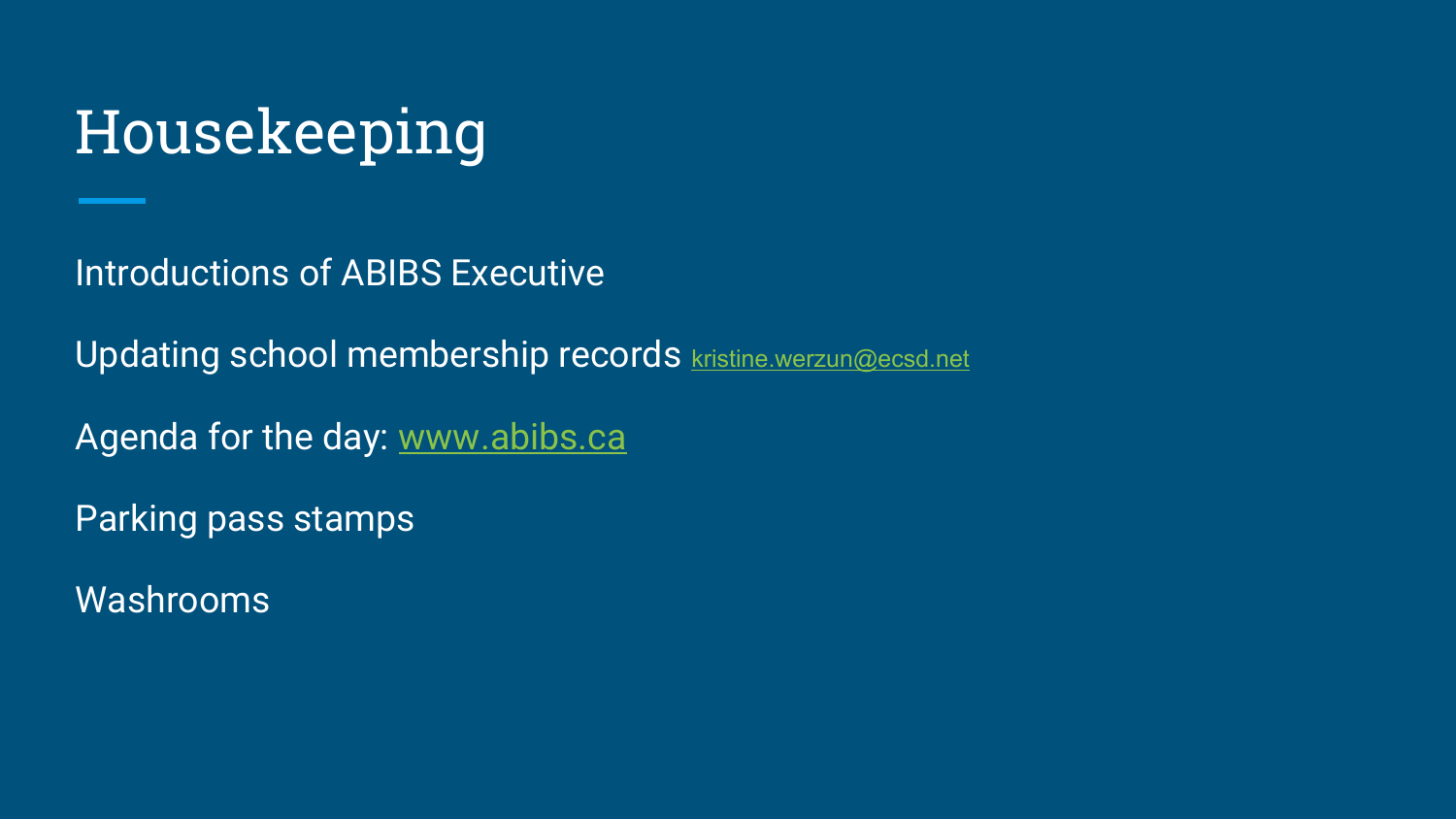#### News: IB in Alberta

Expanding Access

Grade equivalency tables

ABIBS University Fair Spring of 2019

High school host?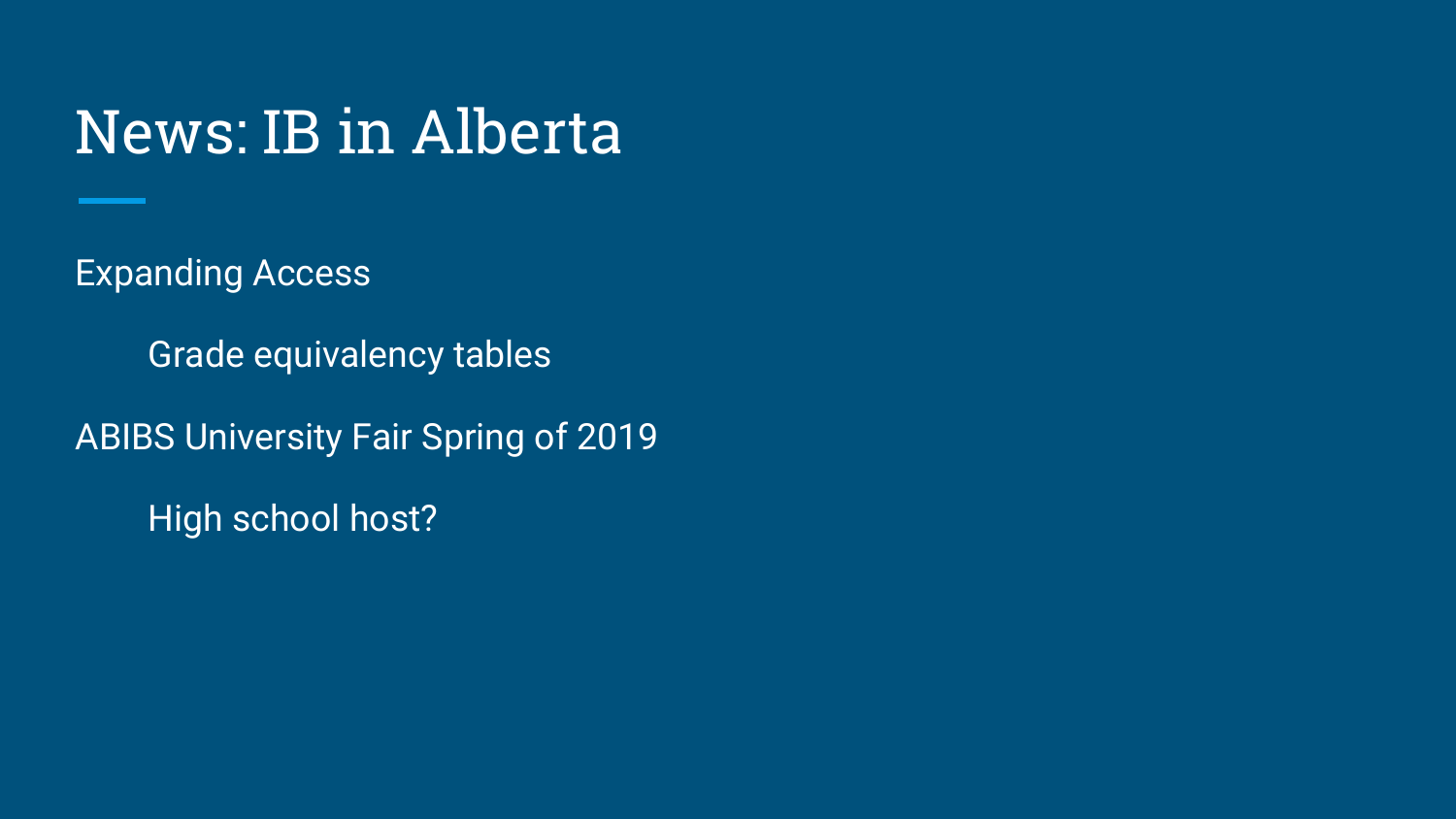#### University of Alberta

#### IB grade conversion scale

To calculate an admission average using your IB results, we will convert your scores into percentages:

| <b>IB Result</b> | <b>Percent Equivalent</b>  |
|------------------|----------------------------|
| 7                | 98%                        |
| 6                | 90%                        |
| 5                | 82%                        |
| 4                | 73%                        |
| 3                | 55%                        |
| 2 or 1           | Not accepted for admission |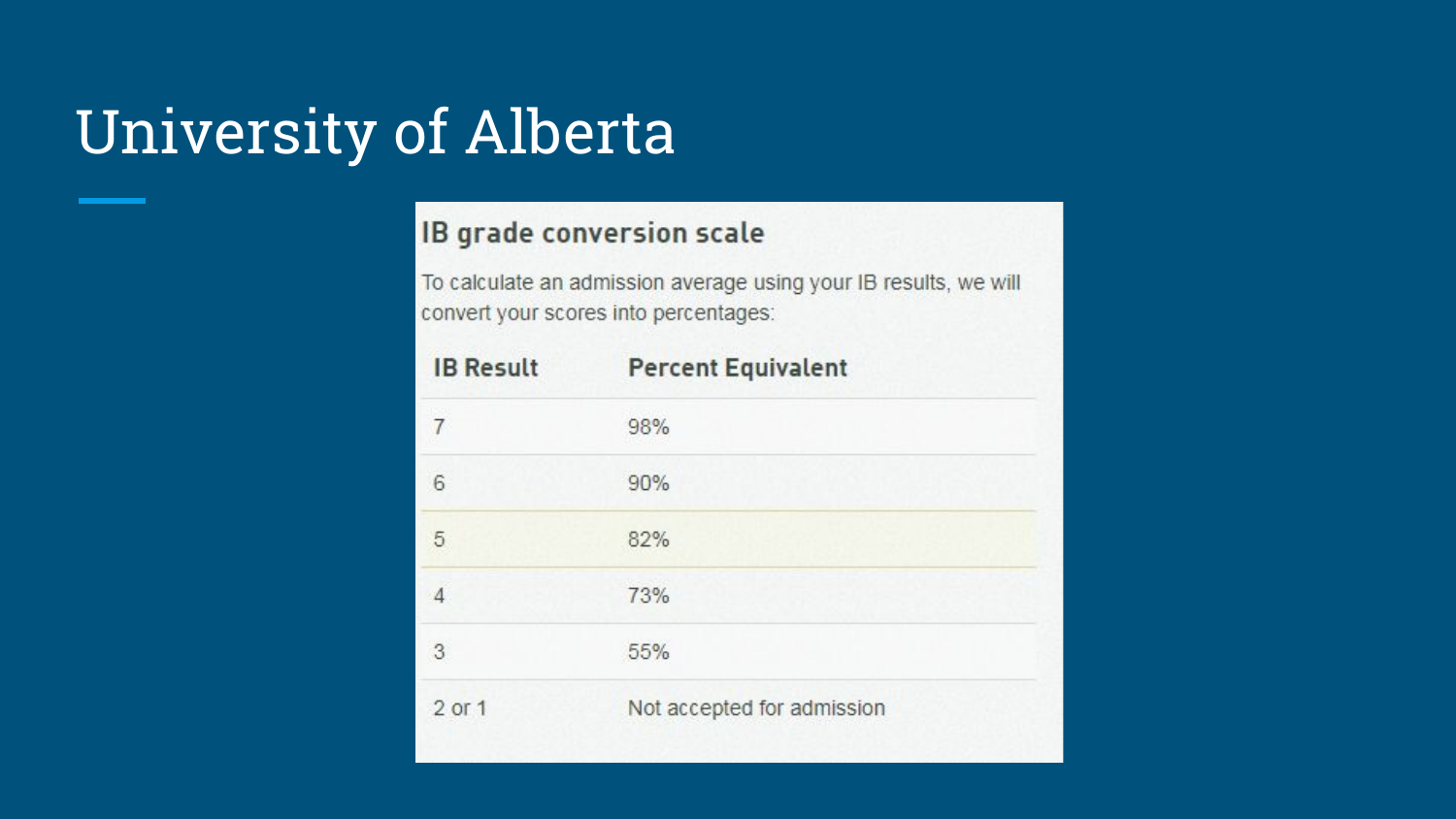#### IBSO IB World Schools of Ontario

| <b>IB</b> Grade | <b>Ontario Percentage</b> |             |
|-----------------|---------------------------|-------------|
| $\tau$          | ≕                         | 97 to 100%  |
| 6               |                           | 93 to 96%   |
| 5               | =                         | 84 to 92%   |
| 4               |                           | 72 to 83%   |
| 3               | ≕                         | 61 to $71%$ |
|                 |                           | 50 to 60%   |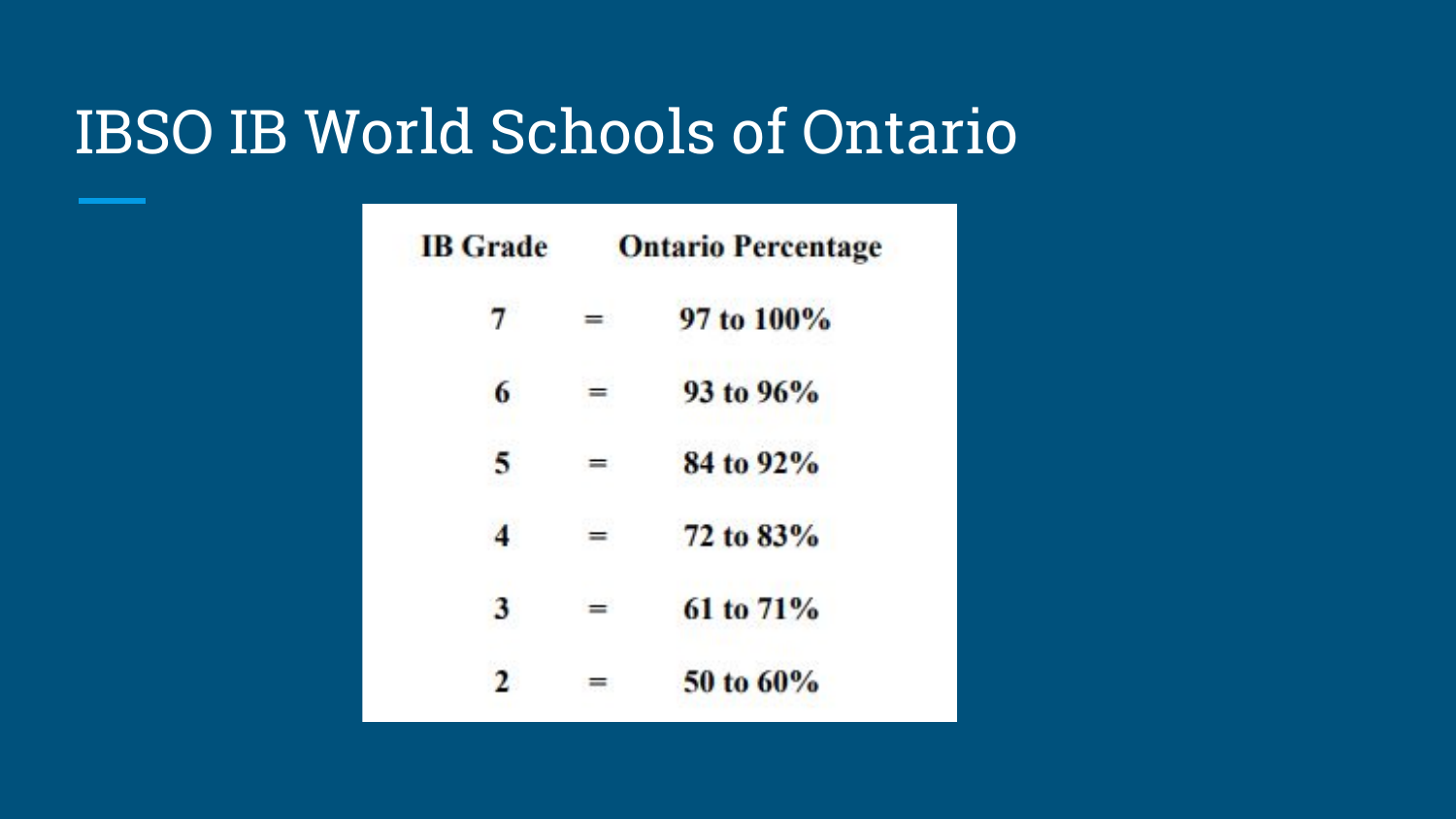## University of British Columbia

| <b>IB Grade</b> | % Equivalent                                  |  |  |
|-----------------|-----------------------------------------------|--|--|
|                 | 96                                            |  |  |
| 6               |                                               |  |  |
| -2              |                                               |  |  |
| $\overline{4}$  | $\begin{array}{c} 90 \\ 86 \\ 76 \end{array}$ |  |  |
|                 | 70                                            |  |  |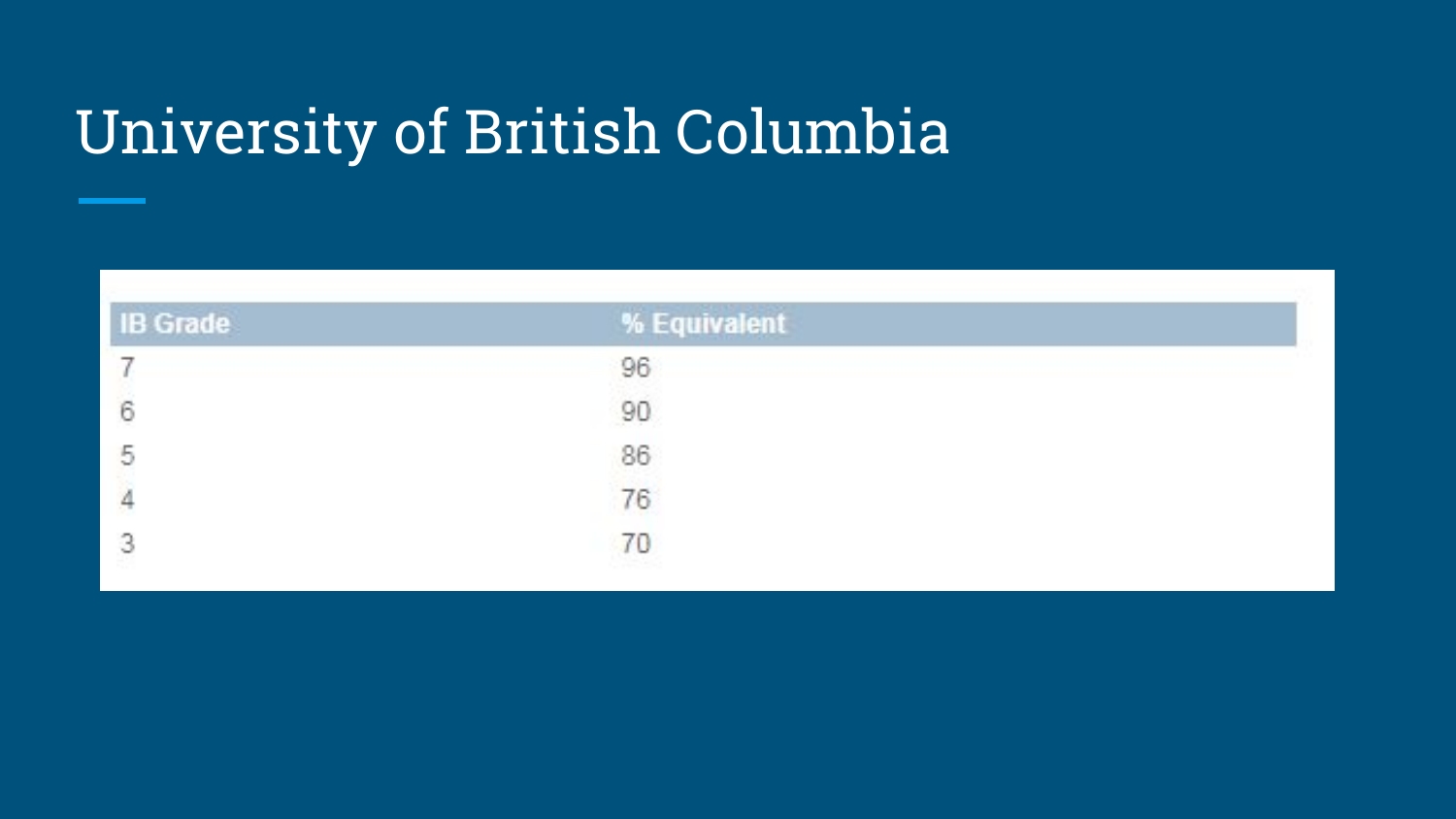#### UofA International Baccalaureate Website

Feedback for their website is needed.

Does the video need updating?

Please forward any suggestions to Sanchit @ sanchit.vachhar@ualberta.ca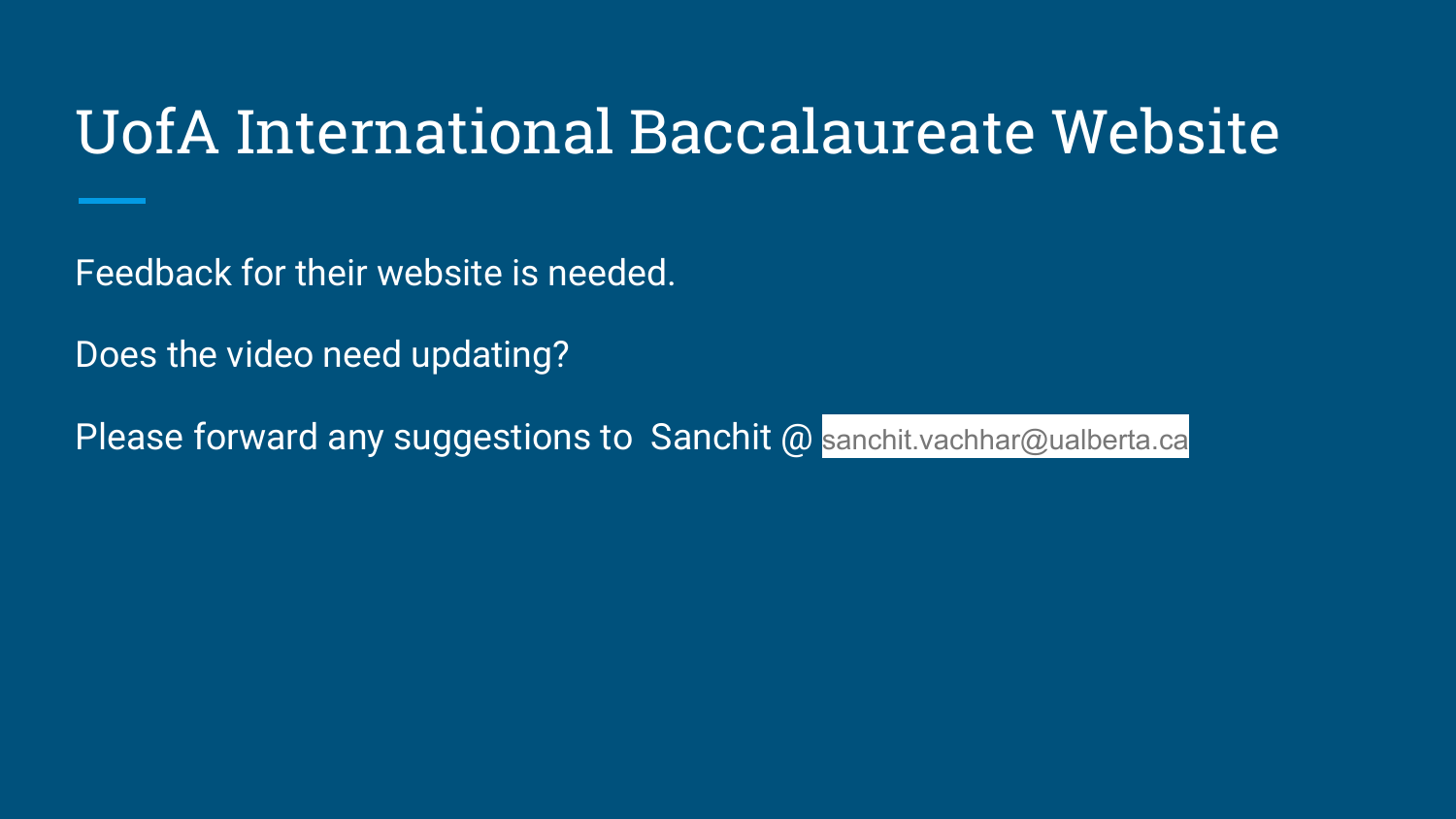#### Today's Vendor - Managebac

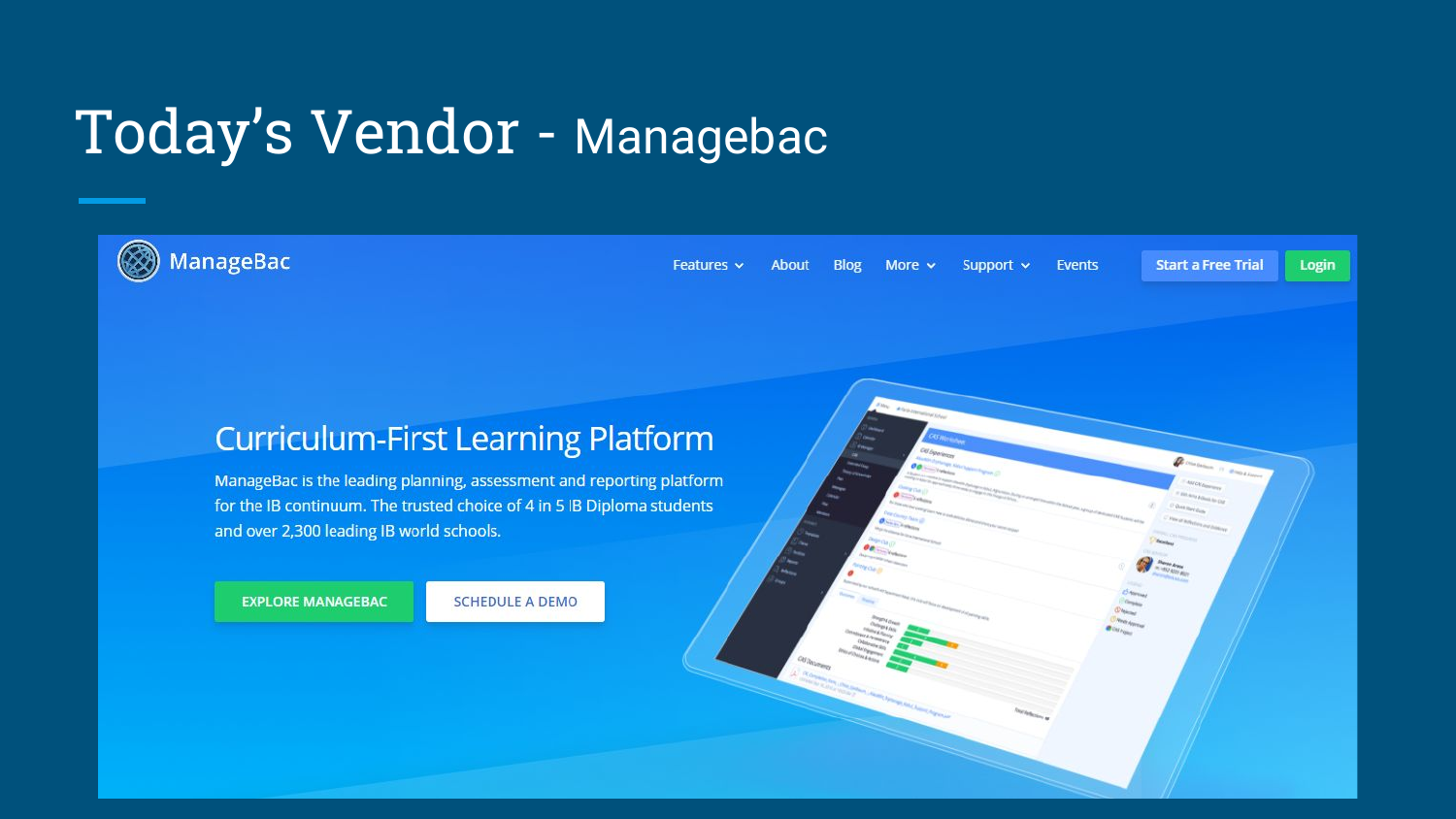### Association Leadership Meeting

Hilary Gabelmann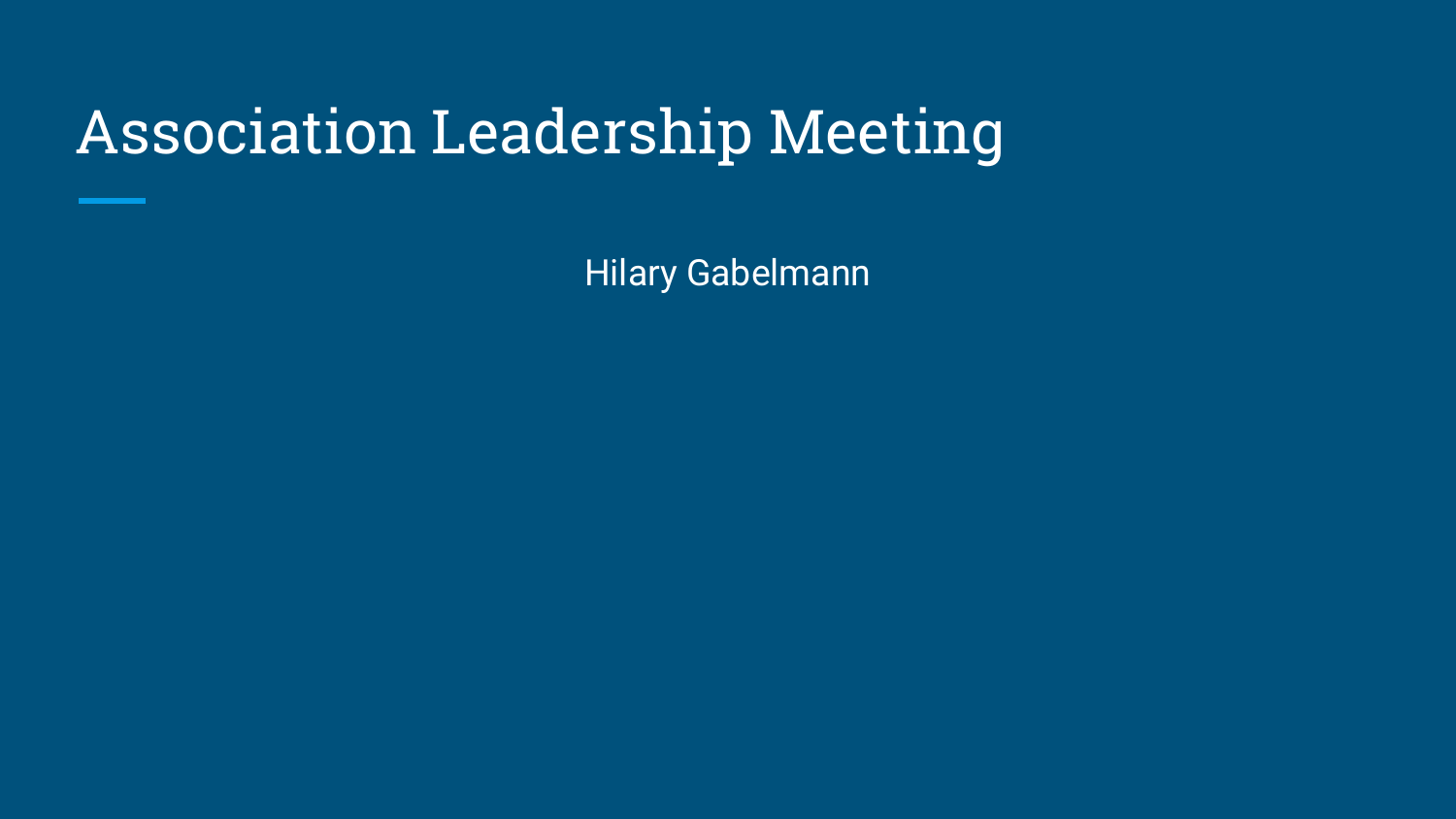### Honorary Membership

Presented by Diane Fischer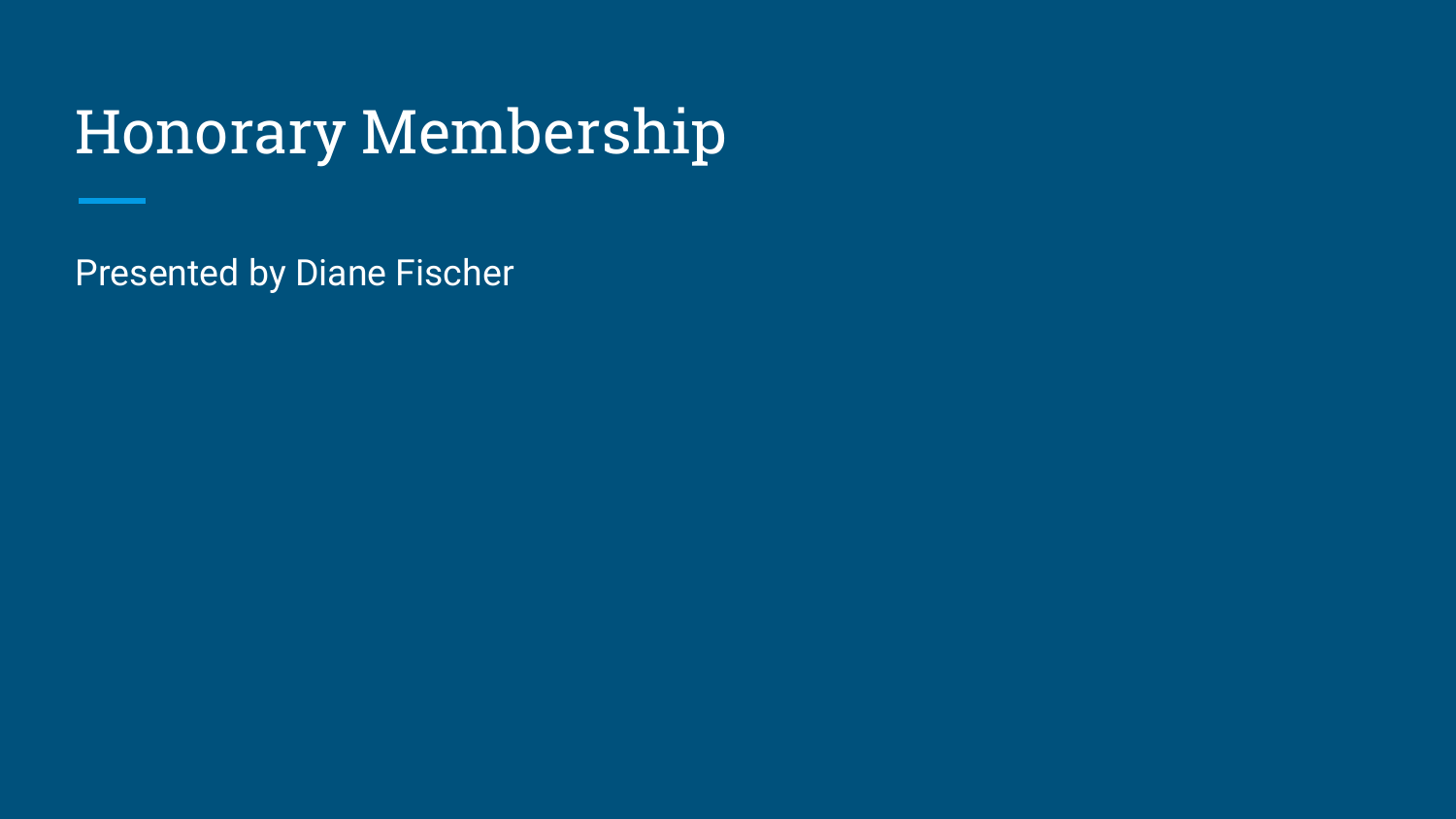#### ABIBS on Twitter!

@abibschools



#### Please use **#abibs** to tweet out during today's sessions.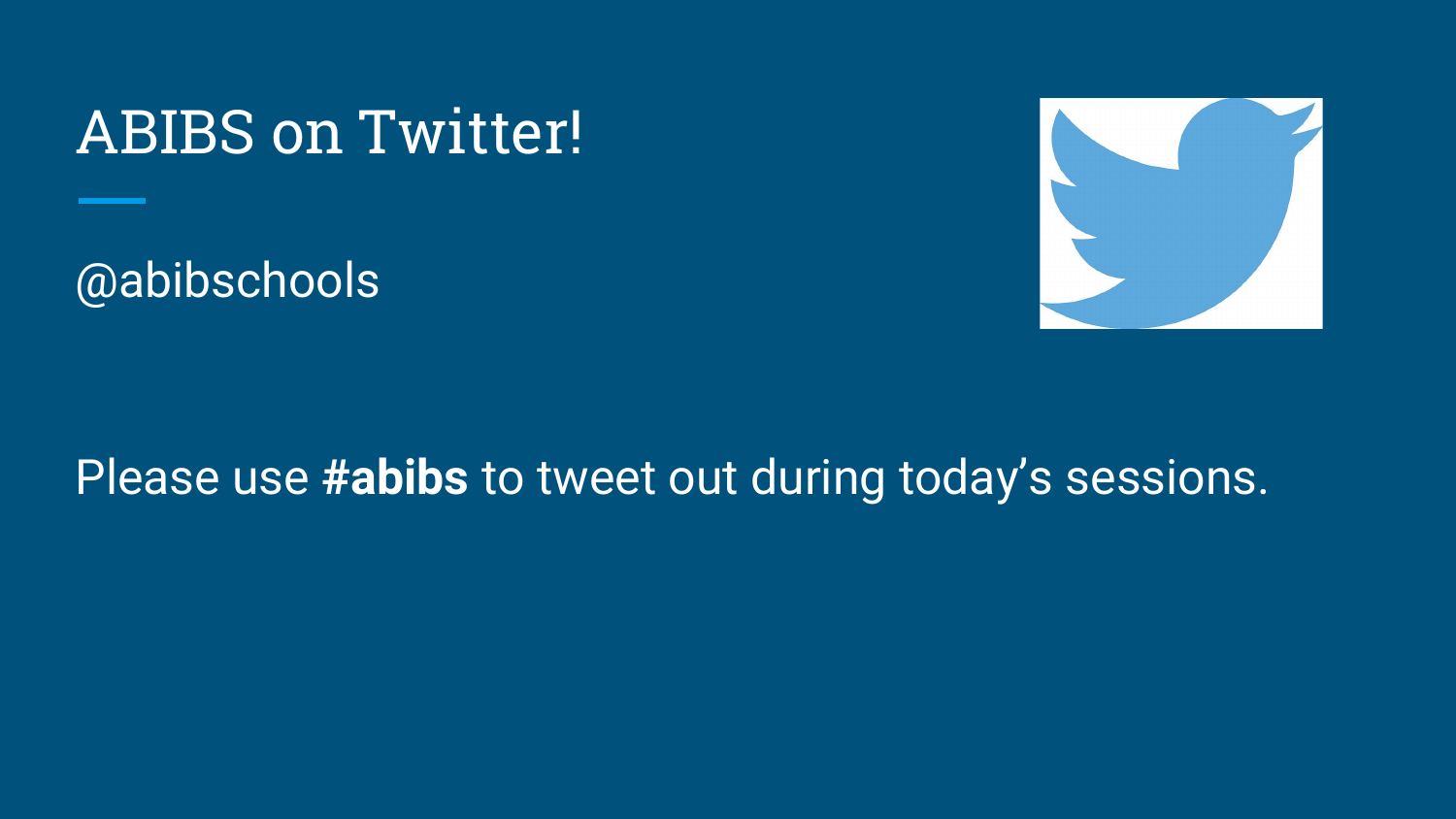#### Coffee Break 10:20 - 10:30

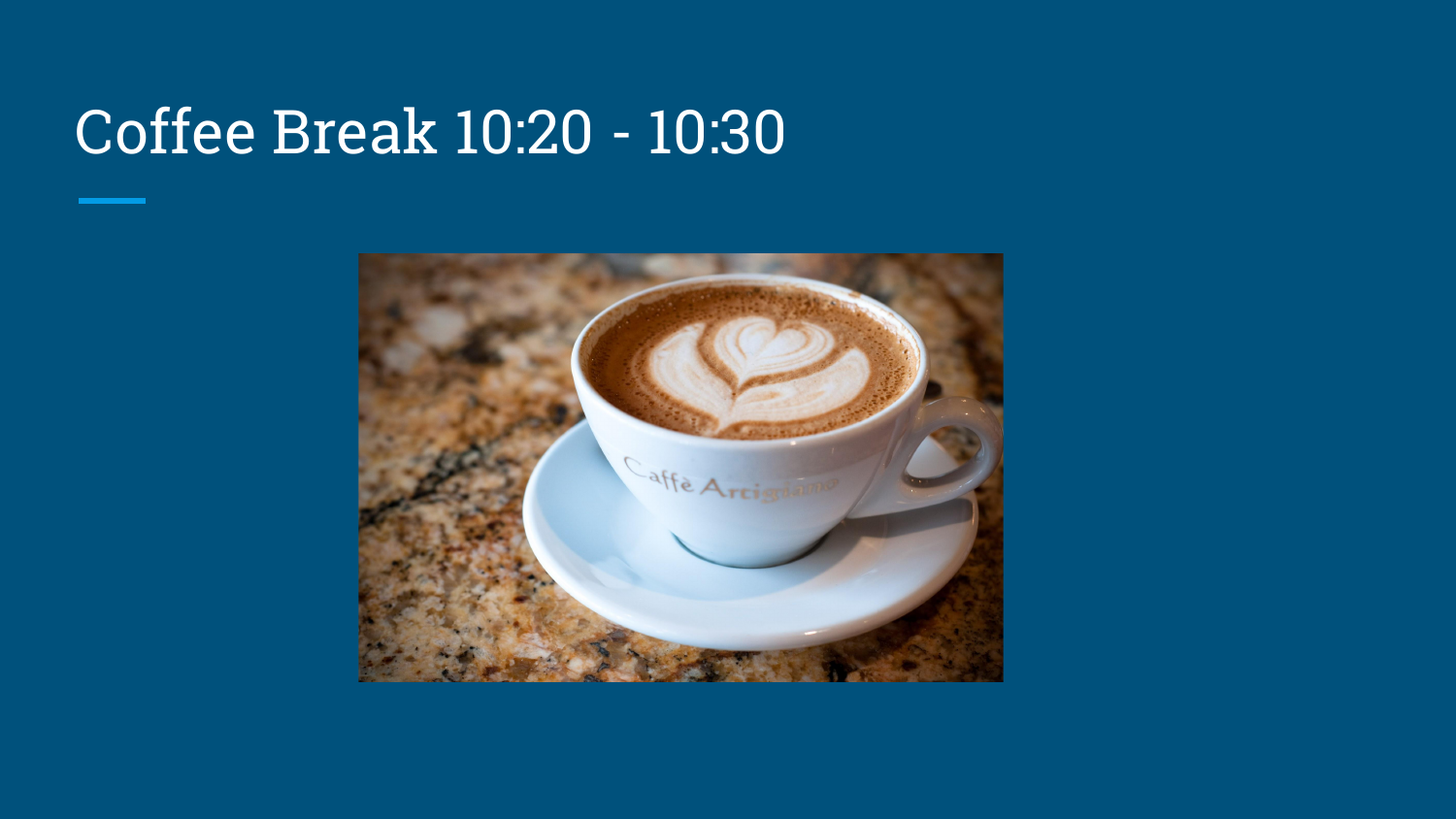#### Concept Based Planning: Tanya Vanderven and Krystal Kulka

10:30 - 12:00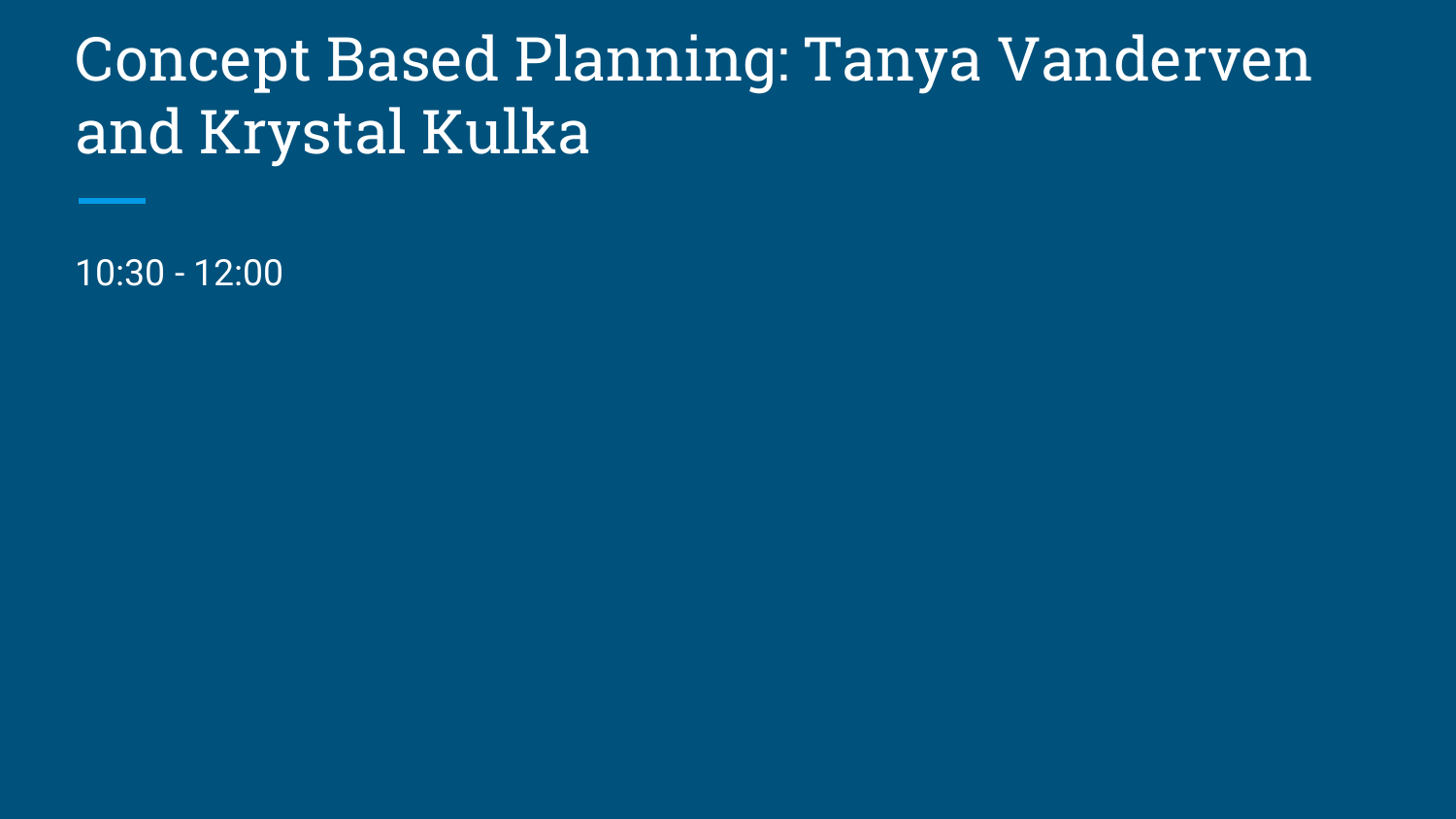#### Lunch 12:00 - 1:00

Before we break for lunch…



1) Optional Managebac Session offered in Room 6 from 12:30 - 1:00 2) This session is geared for all IB programmes who want to know more about Managebac. More specific details about Managebac and each programme will take place after lunch according to the schedule on the website.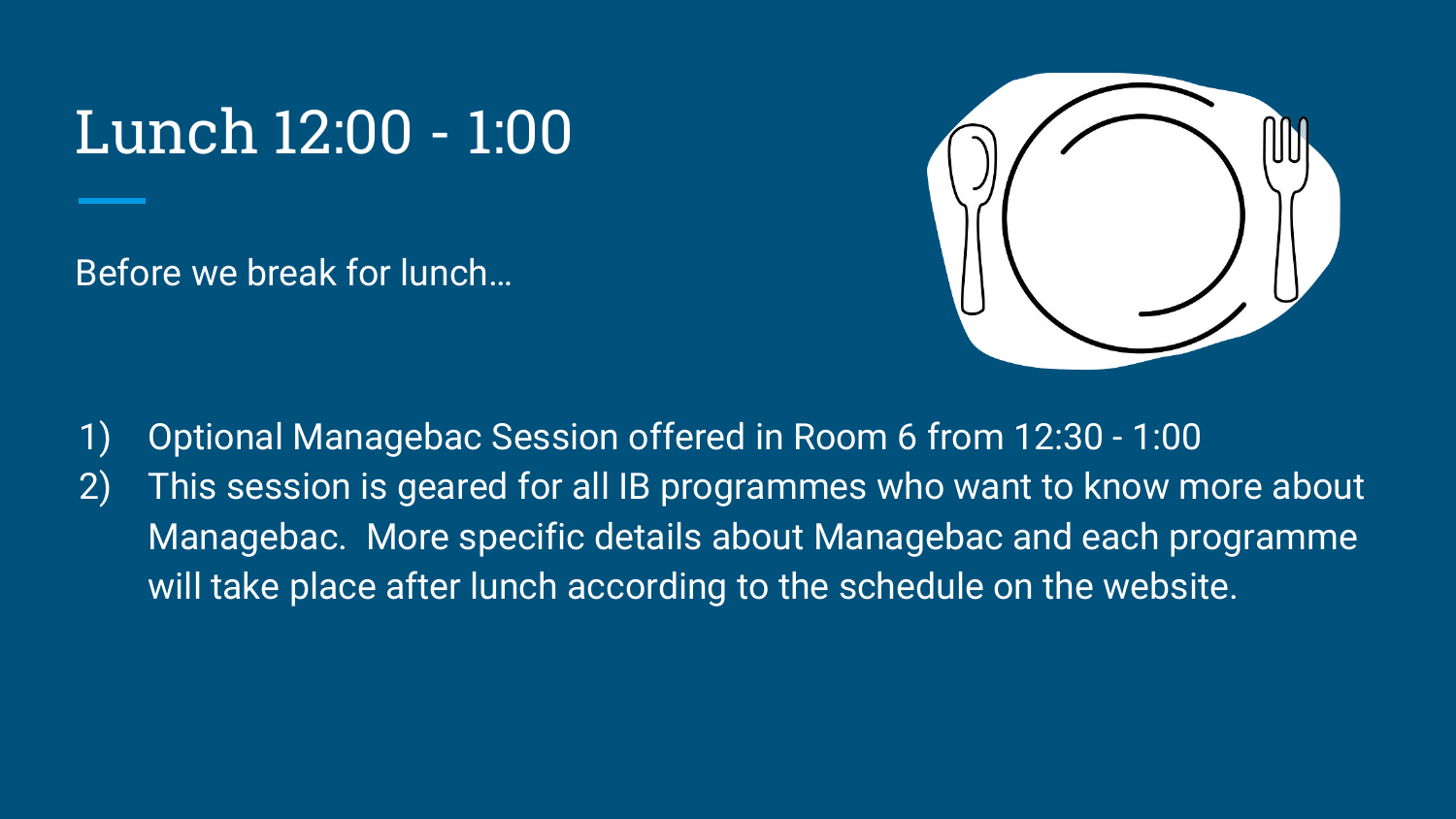## Afternoon Schedule

#### **PYP** Assessment and Managebac in Room 6

#### **MYP/DP**

Managebac and Unit planning Room 7

**Further details will be provided by the programme chairs at your sessions:)**